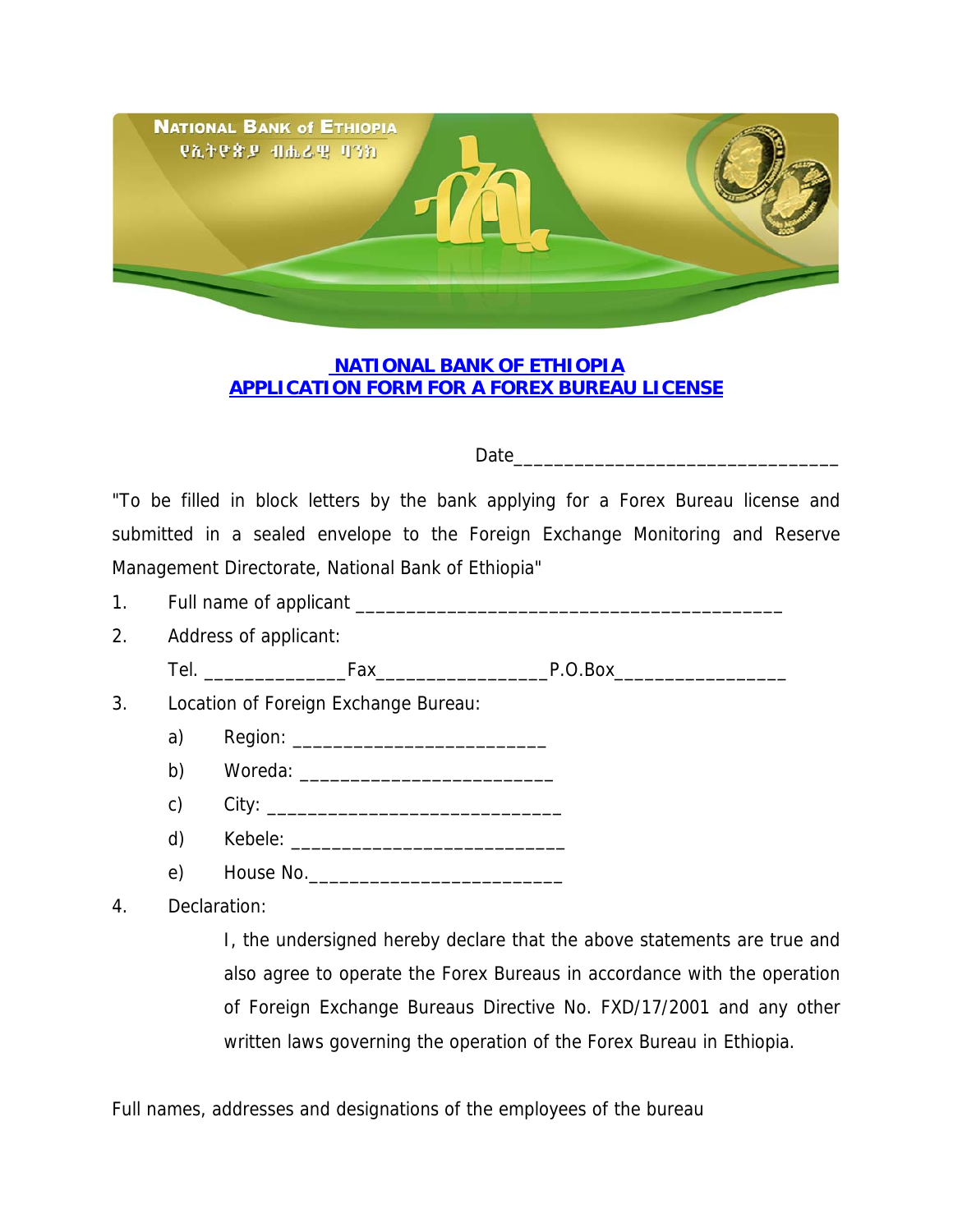| <b>Full Name</b> |  |
|------------------|--|
| Designation      |  |
| Signature        |  |

## **NATIONAL BANK OF ETHIOPIA PARTICULARS OF THE FOREIGN EXCHANGE BUREAU HEAD AND STAFF MEMBERS**

| 2. |  |
|----|--|
| 3. |  |
|    |  |
| 5. |  |
|    |  |

**II.** Full name, designation and specimen signature of the staff members of the propose bureau:

| <b>Name</b> | <b>Designation</b> | <b>Signature</b> |
|-------------|--------------------|------------------|
|             |                    |                  |
|             |                    |                  |
|             |                    |                  |
|             |                    |                  |

I the undersigned confirm that the above statements are true and correct.

Name \_\_\_\_\_\_\_\_\_\_\_\_\_\_\_\_\_\_\_\_\_\_\_\_\_Signature \_\_\_\_\_\_\_\_\_\_\_\_\_\_ Date \_\_\_\_\_\_\_\_\_\_\_\_

General Manager/Principal Officer of the Bank